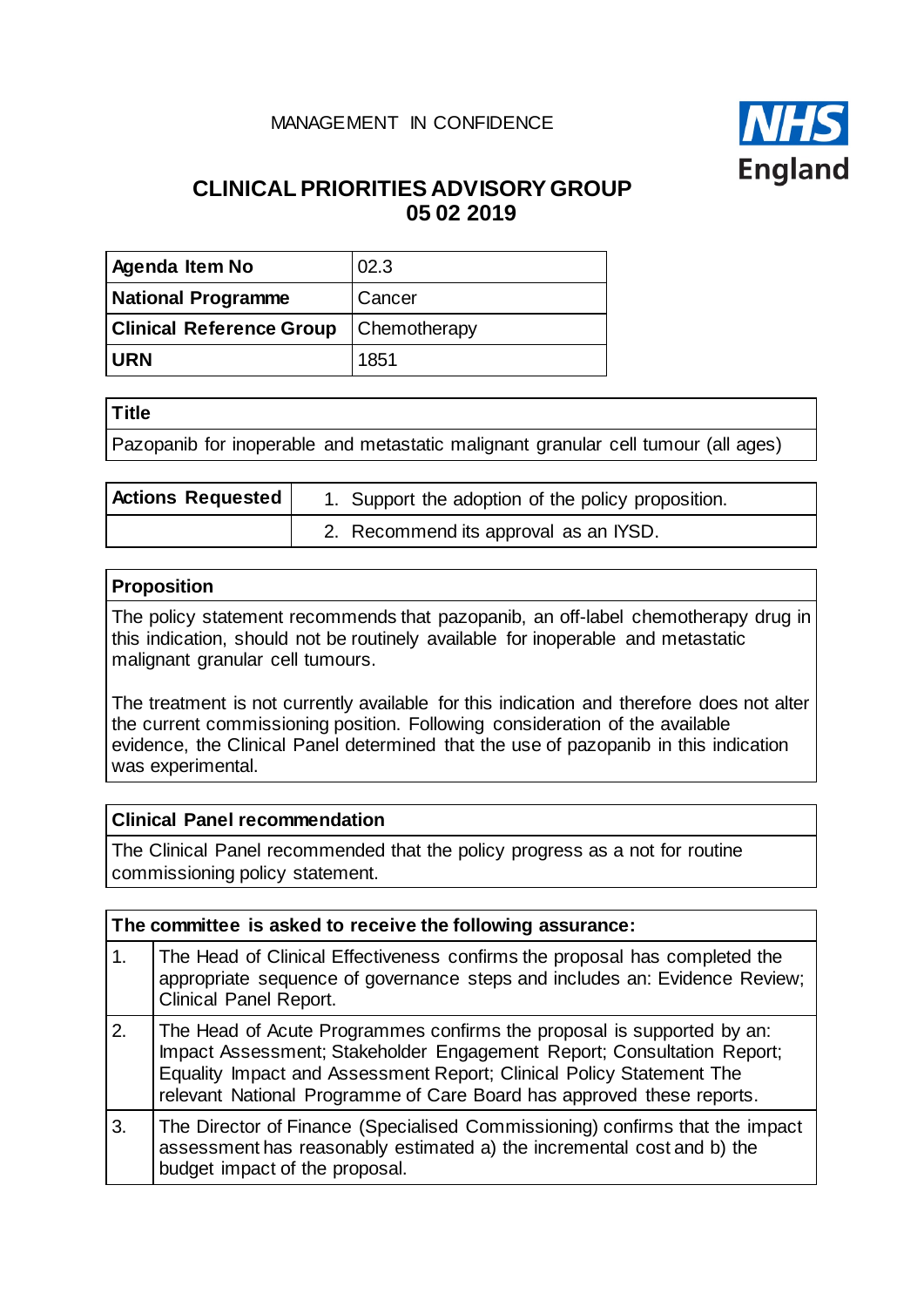4. The Clinical Programmes Director (Specialised Commissioning) confirms that the service and operational impacts have been completed.

| The following documents are included (others available on request): |                                       |  |
|---------------------------------------------------------------------|---------------------------------------|--|
|                                                                     | <b>Clinical Policy Proposition</b>    |  |
| 2.                                                                  | <b>Engagement Report</b>              |  |
| 3.                                                                  | <b>Clinical Panel Report</b>          |  |
| 4.                                                                  | Equality Impact and Assessment Report |  |

| No               | <b>Metric</b>                                               | Summary from evidence review                                                                                                                                                                                                                                |  |  |
|------------------|-------------------------------------------------------------|-------------------------------------------------------------------------------------------------------------------------------------------------------------------------------------------------------------------------------------------------------------|--|--|
| 1.               | Survival                                                    | Not reported.                                                                                                                                                                                                                                               |  |  |
| $\overline{2}$ . | Progression<br>free survival                                | In a case report by Stone McGuire et al 2014 the patient was<br>seen six months after starting pazopanib with no evidence of<br>local recurrence.<br>This study was in a single patient. There is no reliable<br>evidence that pazopanib improves outcomes. |  |  |
| 3.               | <b>Mobility</b>                                             | Not reported.                                                                                                                                                                                                                                               |  |  |
| 4.               | Self-care                                                   | Not reported.                                                                                                                                                                                                                                               |  |  |
| 5.               | <b>Usual</b><br>activities                                  | Not reported.                                                                                                                                                                                                                                               |  |  |
| 6.               | Pain                                                        | Not reported.                                                                                                                                                                                                                                               |  |  |
| 7.               | Anxiety /<br>Depression                                     | Not reported.                                                                                                                                                                                                                                               |  |  |
| 8.               | Replacement<br>of more toxic<br>treatment                   | Not reported.                                                                                                                                                                                                                                               |  |  |
| 9.               | Dependency<br>on care giver /<br>supporting<br>independence | Not reported.                                                                                                                                                                                                                                               |  |  |
| 10.              | Safety                                                      | Not reported.                                                                                                                                                                                                                                               |  |  |
| 11.              | Delivery of<br>intervention                                 | Not reported.                                                                                                                                                                                                                                               |  |  |

## **Considerations from review by Rare Disease Advisory Group**

Not applicable.

## **Pharmaceutical considerations**

This policy statement does not recommend pazopanib for the treatment of patients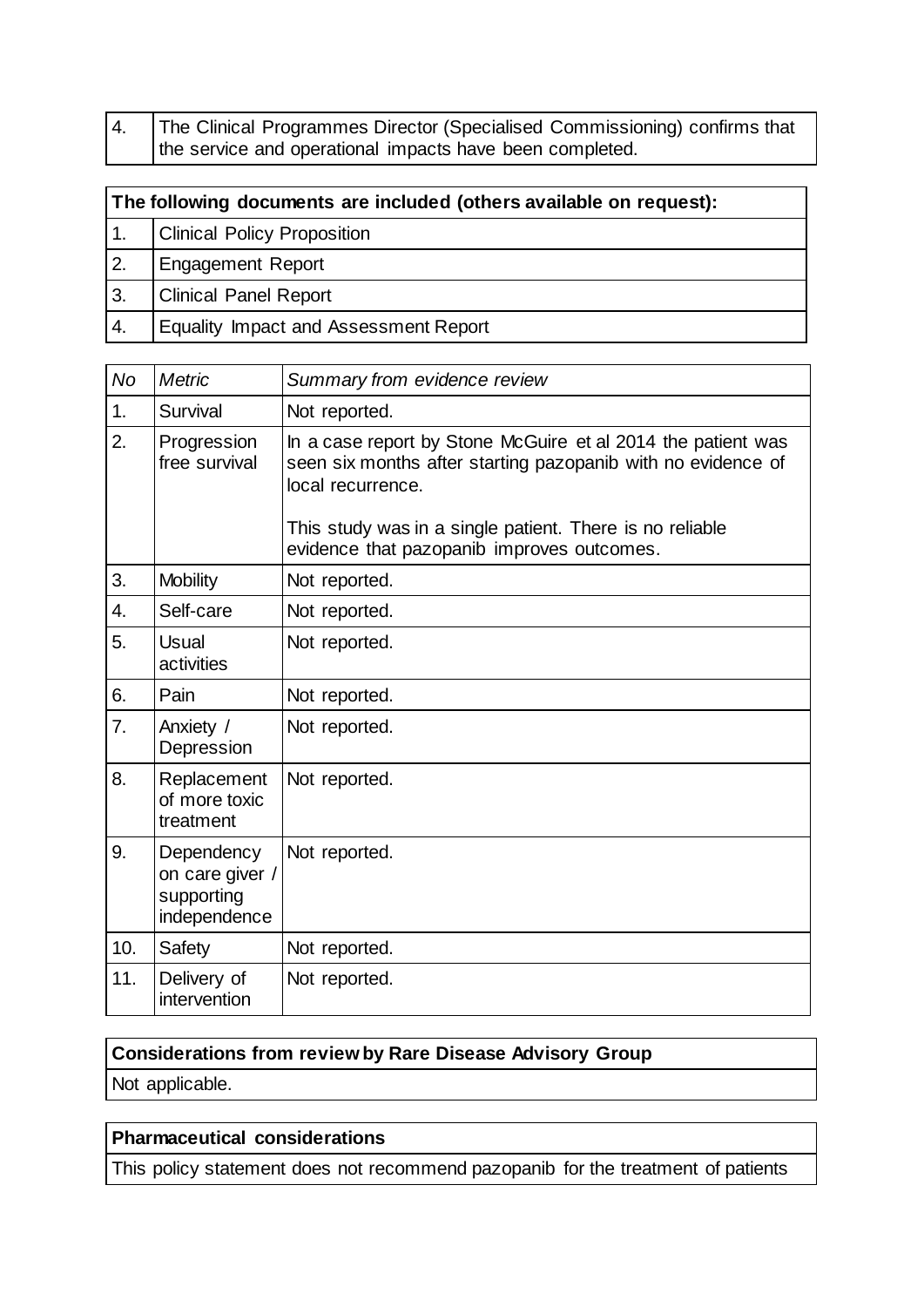with granular cell tumours. This would be an off label use of pazobanib. It is excluded from tariff.

#### **Considerations from review by National Programme of Care**

The proposal received the full support of the Cancer PoC Board on 6<sup>th</sup> December 2018.